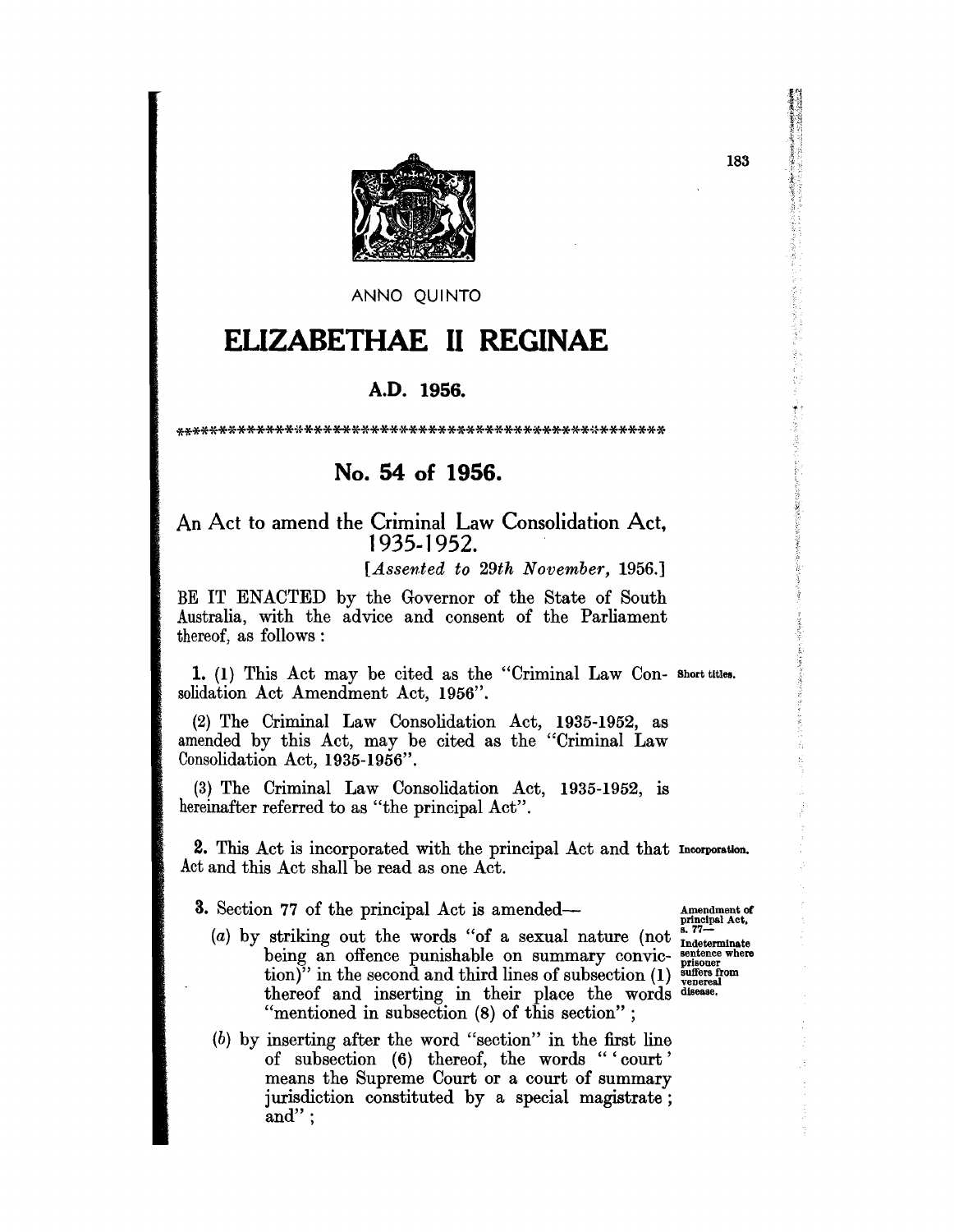#### 1956. Criminal Law Consolidation Act Amendment Act, 1956. No. 54

(8) The offences to which this section applies are the offences mentioned in sections 48, 49, 50, 51, 52, 53, 55, 56, 57b, 58, 59, 60, 61, 62, 63, 64, 65, 66, 68, 69, 70, 71, 72, and 255 of this Act and in section 23 of the Police Offences Act, 1953.

4. Section 77a of the principal Act is amended-

(a) by striking out the words "of a sexual nature" in the second line of subsection (1) thereof and inserting in their place the words "mentioned in subsection (9) of this section" ;

(b) by inserting after the word "section" in the first line of subsection (8) thereof the words "'court' means the Supreme Court or a court of summary jurisdiction constituted by a special magistrate; and" ;

(c) by adding at the end thereof the following subsection :-

(9) The offences to which this section applies are-

- (a) the offences mentioned in sections 48, 49, 50, 51, 52, 53, 55, 56, 57b, 58, 59, 60, 61, 62, 63, 64, 65, 66, 68, 69, 70, 71, 72, and 255 of this Act and in section 23 of the Police Offences Act, 1953; and
- (b) any other offence where the evidence indicates that the offender may be incapable of exercising proper control over his sexual instincts.

Application of amendments  $\frac{1}{2}$  ss.  $3$  and  $4$ .

5. The amendments made to the principal Act by sections 3 and 4 of this Act shall apply in every case where a person is found guilty after the commencement of this Act of an offence committed whether before or after the said commencement.

Repeal of<br> **s.** 300 of<br>
principal Act<br>
and heading<br>
thereto and<br>
enactment of heading and<br>ss. 300–300h.

**6.** Section 300 of the principal Act and the heading thereto are repealed, and the following heading and sections are enacted and inserted in their place  $:$   $-$ 

Amendment of<br>principal Act,<br>s. 77a---Detention of persons Incapable of controlling sexual<br>instincts.

 $\frac{1}{\sqrt{2}}$ 

 $\ddot{\cdot}$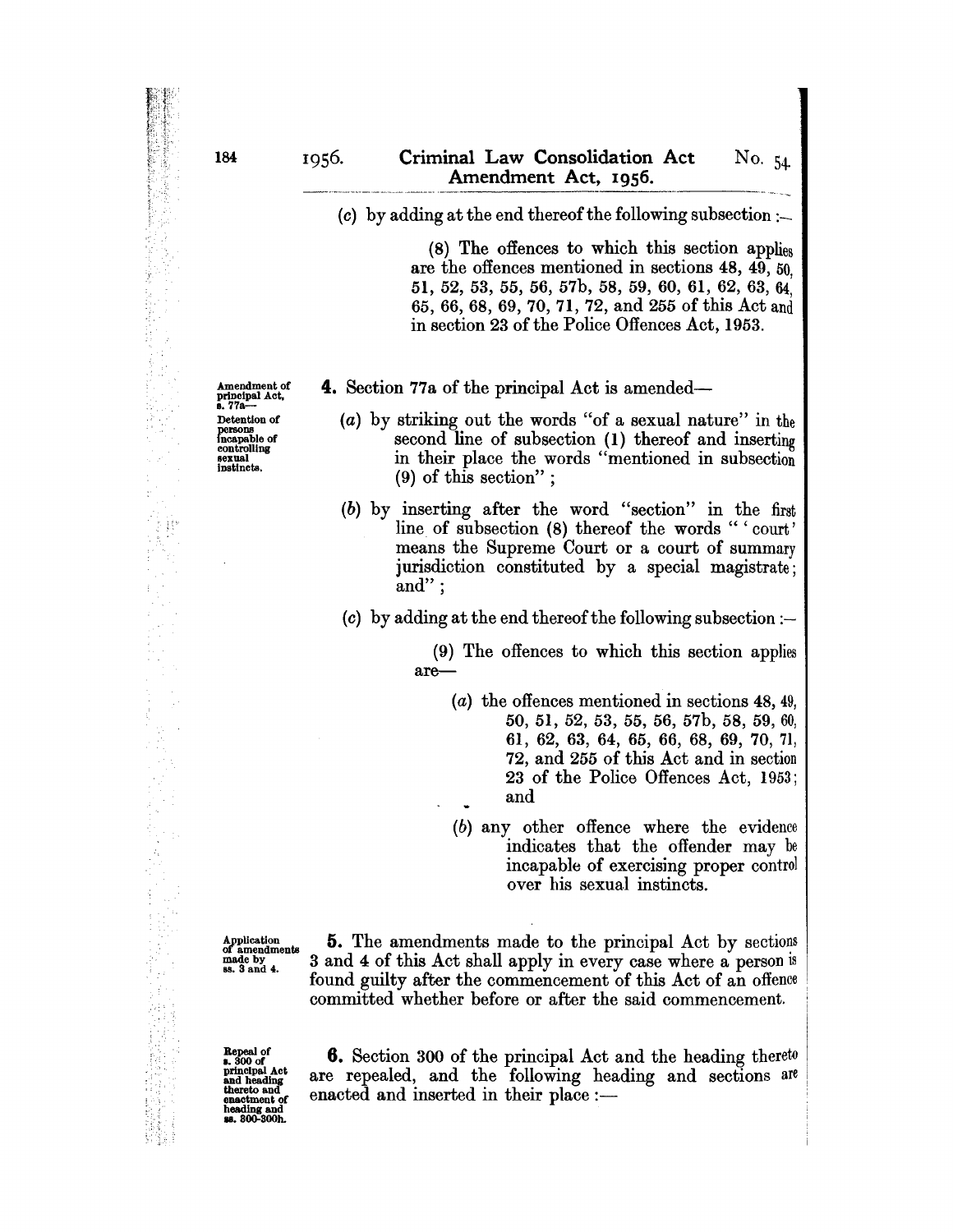#### *Fines and Forfeited Recognizances.*

300. (1) In sections 300a to 300h, unless the context Interpretation otherwise requires, or some other meaning is clearly  $^{67}$  some intended-

"fine" means a fine imposed by the Supreme Court in its criminal jurisdiction as a penalty for an offence, and includes an instalment or part of any such fine, but does not include a fine imposed on a Juror:

"forfeiture" means-

- (a) the amount due under a recognizance forfeited by the Supreme Court in its criminal jurisdiction; and
- (b) if the amount due is reduced by the Court or a judge, the amount as so reduced,

and includes an instalment or part of any such amount:

- "Master of the Supreme Court" includes the Deputy Master of the Supreme Court:
- "paid" includes recovered by execution of a writ of *fieri facias,* and "payment" has a corresponding meaning:
- "writ of *capias*" means a writ of *capias ad satisfaciend'um.*

(2) References in sections 300a to 300h to the forfeiting of a recognizance shall be deemed to refer to the forfeiting of a recognizance by the Supreme Court in its criminal jurisdiction.

(3) Sections 300a to 300h shall apply notwithstanding anything contained in the Debtors Act, 1936.

300a. (1) Where a fine is imposed or a recognizance Powers in forfeited by the Supreme Court, the Court or any judge fines and thereof may make any one or more of the following orders, recognizances. namely-

- (a) an order fixing a term of imprisonment which the person liable to pay the fine or forfeiture is to undergo if any sum which he is liable to pay is not duly paid;
- (b) an order allowing time for payment of the fine or forfeiture ;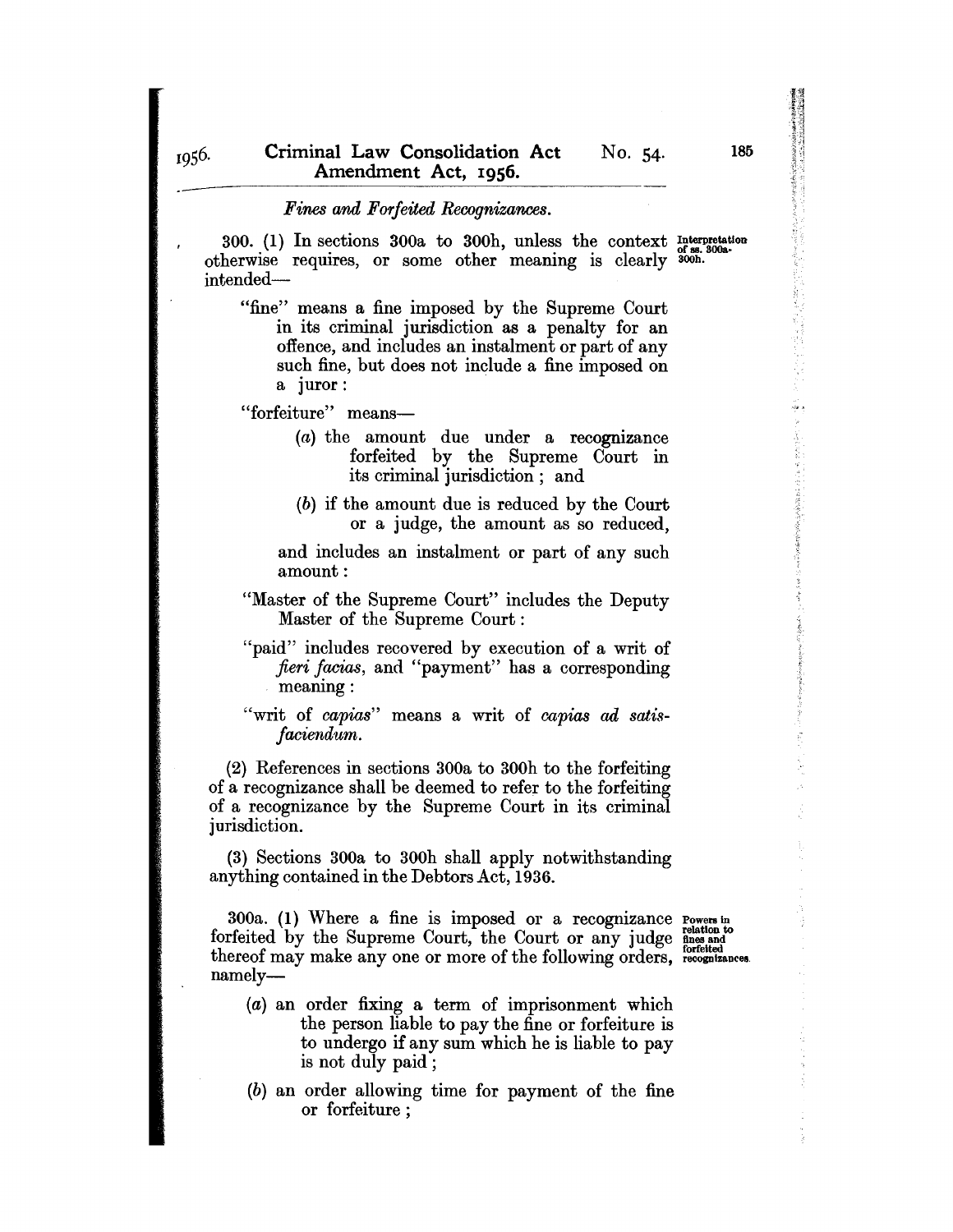- (c) an order directing payment of the fine or forfeiture by instalments of such amounts and on such days respectively as are specified in the order ;
- (d) an order discharging the recognizance or reducing the amount due thereunder.

(2) A term of imprisonment fixed under subsection (1) of this section-

- (a) shall, if the Court or judge so directs, be imprisonment with hard labour; and
- (b) shall not exceed twelve months.
- (3) An order under this section-
	- (a) may be made either at the time when the fine is imposed or the recognizance forfeited, or subsequently, and either by the Court or judge imposing the fine or forfeiting the recognizance, or by any other judge; and
	- (b) may amend any previous order under this section.

300b. If default is made in payment of any instalment of a fine or forfeiture, the whole of that fine or forfeiture, or as the case may be, the whole of the balance thereof remaining unpaid, shall immediately become payable.

300c. Where an order fixing a term of imprisonment to be served in default of payment of a fine or forfeiture is made against a person present before the Court or judge, and the Court of judge does not allow time for payment, and the fine or forfeiture is not immediately paid, that person may while the default continues be detained in custody without the issue of any writ for the term so fixed subject to any reduction thereof under section 300g.

300d. (1) The Sheriff shall recover all fines and forfeitures and whenever he deems it necessary apply for and execute writs for that purpose.

(2) Payment of a fine or forfeiture may be made to-

- (a) the Sheriff or Deputy Sheriff or some other person appointed by the Sheriff to receive such payments:
- (b) where the person liable to make payment is in prison, to the keeper of the prison.

Default In payment of Instalments.

Imprisonmen' under order of Court when no time allowed for payment.

Recovery and payment of<br>fines and<br>forfeitures.

ξų,

J.

법을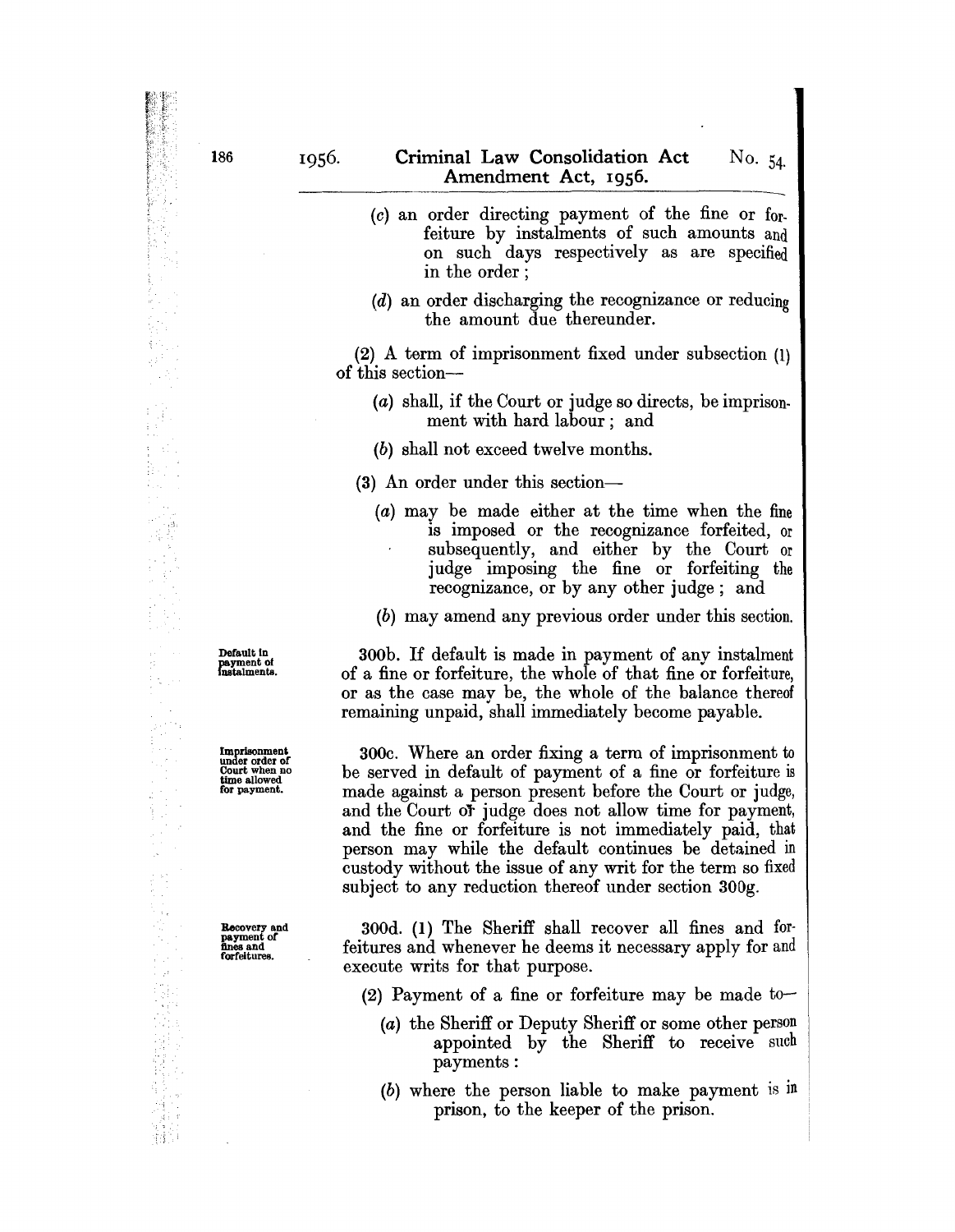(3) The keeper of a prison shall on receiving payment of a fine or forfeiture forthwith pay the amount received to the Sheriff.

(4) If rules of court are made providing for the costs of execution of a writ of *fieri facias* issued under section 300e to be recovered, the Sheriff shall recover such costs, and for that purpose sections 300a to 300h shall apply as though the fine or forfeiture were increased by the amount of the costs.

300e. (1) Subject to this section, a judge of the Supreme Issue of write. Court or the Master thereof shall have power to issue writs of *fieri facias* and *capias* for the purpose of enforcing payment of fines and forfeitures.

(2) No such writ shall be issued except upon application made by the Sheriff and proof of default.

The application may be dealt with *ex parte.* 

- (3) A writ of *fieri* facias-
	- (a) may be issued notwithstanding that a term of imprisonment to be served in default of payment has been fixed by order of the Court or a judge; but
	- (b) shall not be issued or executed after the person in default has been lodged in prison for such default, whether under a writ of *capias* or otherwise.
- (4) A writ of *capias* may be issued-
	- *(a)* without the previous issue of a writ of *fieri facias*  against the person in default; or
	- (b) after the issue of a writ of *fieri facias* against the person in default, if the Sheriff certifies that he could firid no goods, chattels, lands or tenements or insufficient goods, chattels, lands and tenements of such person, whereof he could cause to be made the amount mentioned in the writ, or so much thereof as had not previously been paid.

(5) A writ of *capias* issued under this section shall specify the term of imprisonment of the person in default, and such term shall be as follows-

(a) if an order has been made under section 300a fixing a term of imprisonment, the term of imprisonment so fixed, subject to any reduction thereof under section 300g; or

 $\ddot{\tilde{y}}$  .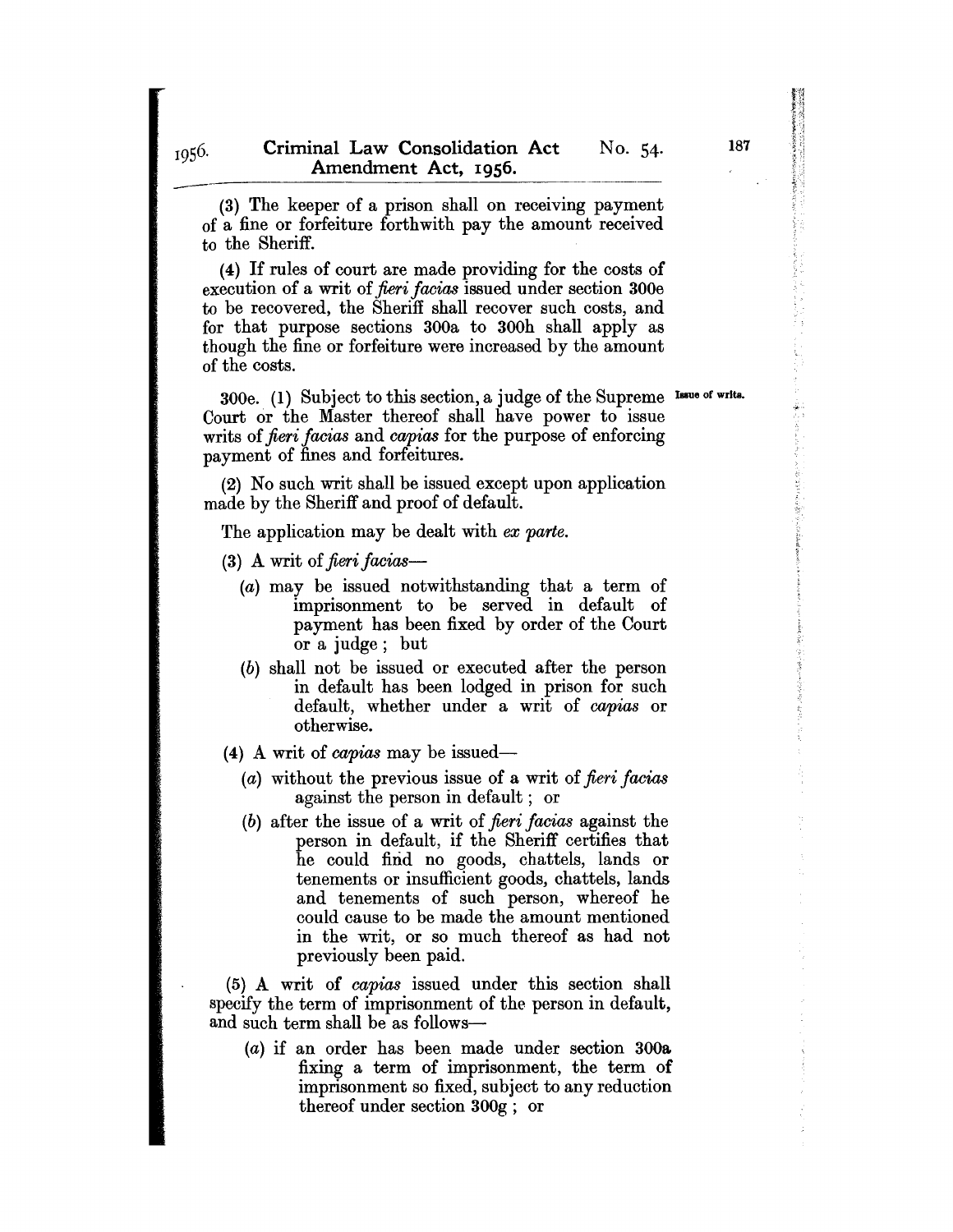(b) if no order is in force under section 300a fixing a term of imprisonment, such term of imprisonment, with or without hard labour, as the judge or Master issuing the writ thinks fit, but not exceeding twelve months.

(6) A writ issued under this section shall remain in force until executed or returned by the Sheriff.

(7) A writ issued under this section shall be in the prescribed form or, if no form is prescribed, in such form as the judge or Master issuing the writ thinks fit.

300f. The Court, judge or Master, when fixing, or specifying in a writ, the term of imprisonment which a person in default is liable to serve, may order that such term shall not begin to run until after the end of any other term of imprisonment which the person is serving or is liable to serve.

300g. (1) A term of imprisonment which a person is serving or liable to serve on default in payment of a fine or forfeiture shall, on payment of a part of the fine or forfeiture, be reduced by such number of days as bears to the total number of days of the term less one, the proportion most nearly approximating to, without exceeding, the proportion which the part paid bears to the amount of the fine or forfeiture.

(2) When application is made to a judge or the Master to issue a writ of *capias* in respect of a fine or forfeiture, and it is made to appear to him that any part of the fine or forfeiture has been paid, he shall issue the writ accordingly for the term as reduced under this section.

(3) Where a writ of *capias* has been issued against any person pursuant to section 300e, and payment is made of any part of the fine or forfeiture, the Sheriff shall endorse a memorandum of such payment, and the reduction thereby effected, upon the writ, which shall thereupon be deemed to have been amended accordingly.

300h. On the hearing of any application in which it is necessary to prove the making of an order under section 300a or default in payment of a fine or forfeiture-

(a) a certificate signed by the judge or one of the judges who made the order, or by the Associate of such judge, or by the Master or Chief Clerk of the Supreme Court, and purporting to

Term of imprisonment may run from termination of a sentence.

Reduction of<br>
imprisonment<br>
on part<br>
payment of a<br>
fine or<br>
forfeiture.

Proof of orders and defaults.

 $\bar{z}$ 

N. 香皂 188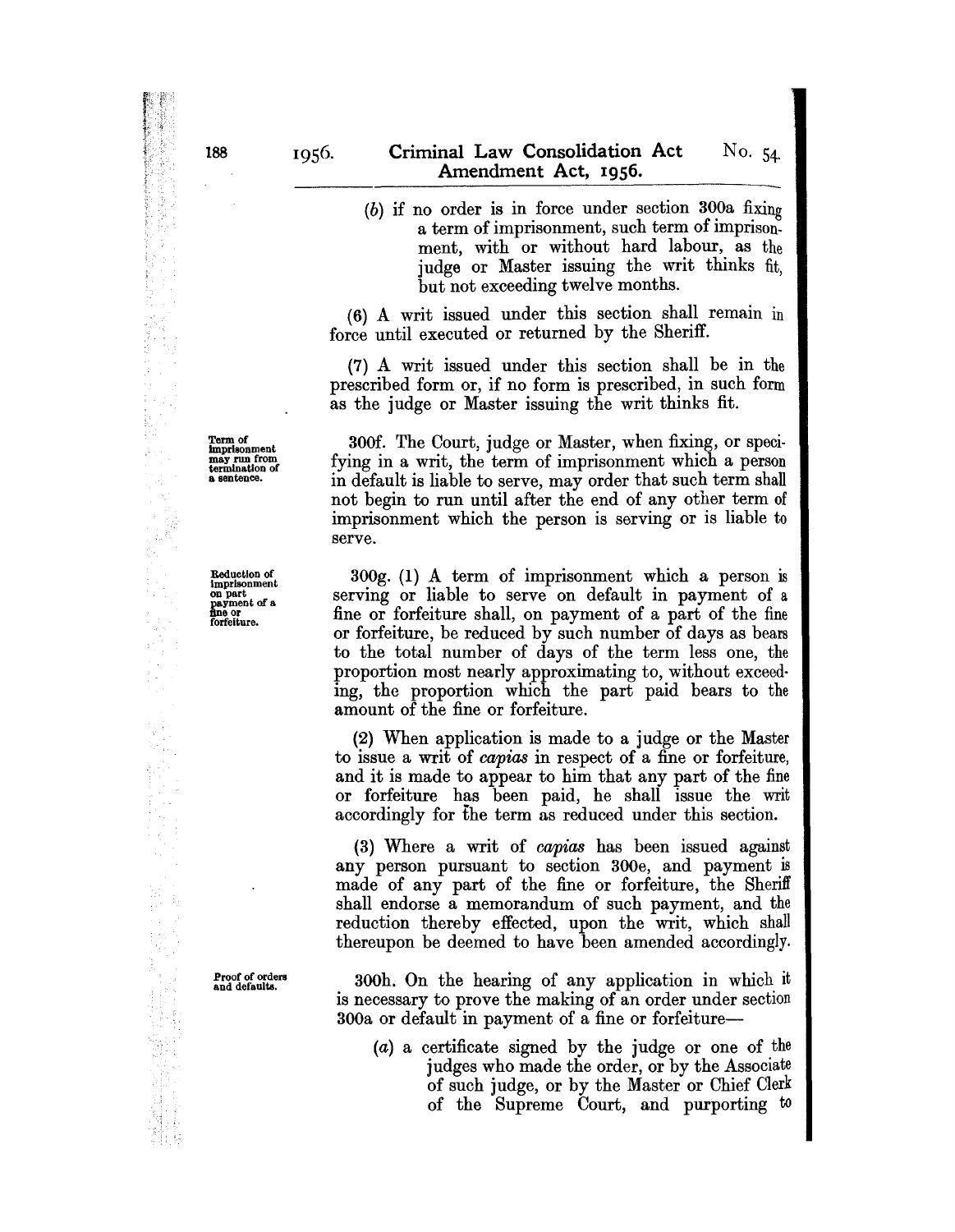certify the terms of any such order, shall be sufficient proof of the making and terms of the order:

- (b) a certificate signed by the Sheriff (whether endorsed on a writ or otherwise) and purporting to certify that default has been made in such payment shall be sufficient proof of the matters mentioned in the certificate :
- (c) judicial notice shall be taken of the signature of any judge or any of the officers mentioned in this section.

7. Section 313 of the principal Act is amended by striking  $_{principal Act.}^{American of the}$ out paragraph  $(b)$  of subsection  $(1)$  thereof.

Fines and sureties.

8. (1) Section 321 of the principal Act is repealed and the Repeal and following section enacted and inserted in its place :---

321. (1) Subject to this Act, every habitual criminal shall, at the expiration of his sentence, be detained during Her Majesty's pleasure in some place of confinement set pleasure. apart for that purpose by proclamation.<br>(2) A place of confinement so proclaimed shall be a prison Habitual criminal to be detained during

within the meaning of the Prisons Act, 1936-1954, and the detention of a habitual criminal therein shall be subject to that Act and the regulations thereunder.

(3) The Governor may by proclamation vary or revoke any proclamation made under suhsection (1) of this section.

(2) A proclamation made under the power contained in section 321 of the principal Act before the commencement of this Act shall, unless revoked, have effect as if made under section 321 of the principal Act as enacted by this Act.

9. Section 322 of the principal Act is repealed.

Repeal of<br>s. 322 of<br>principal Act— Habitual work at some<br>trade.

10. Sections 323, 324 and 325 of the principal repealed and the following section is enacted and in their place :-Act are Repeal of<br>inserted principal Act and re-<br>enactment of<br>s. 323-

323. (1) The Governor may at any time on the recom-Release on licence of mendation of the Comptroller of Prisons release an habitual habitual criminal on licence subject to compliance with such conditions, if any, as the Governor may from time to time determine. criminals.

1956.

189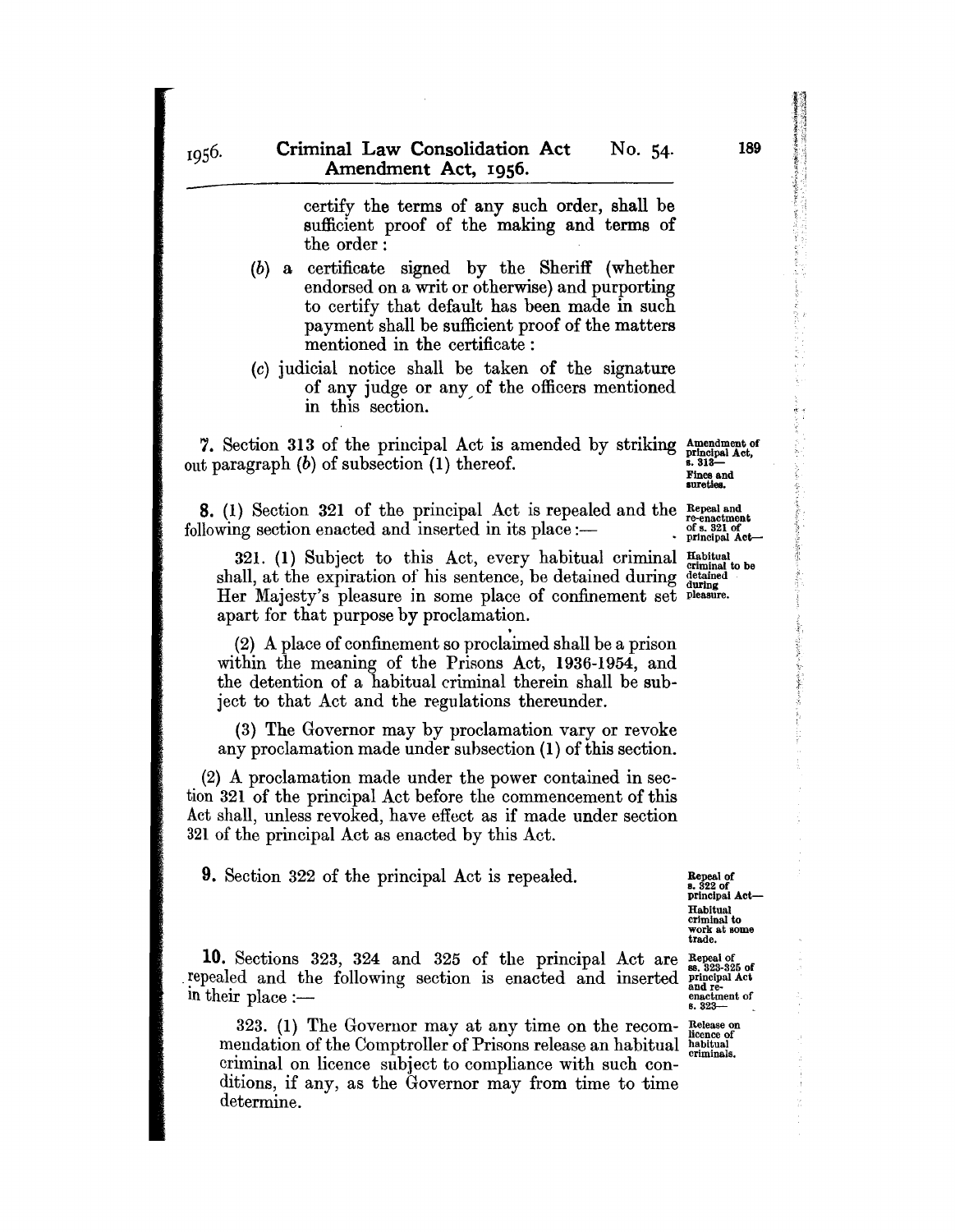(2) The Governor may at any time by order recall to a place of confinement an habitual criminal released on licence under this section, but without prejudice to the power of the Governor to release him on licence again. and when any habitual criminal is so recalled, his licence shall cease to have effect and he shall, if at large, he deemed to be unlawfully at large.

(3) If, during the period of three years following the release of an habitual criminal on licence under this section, he is not recalled hy the Governor, he shall cease to be an habitual criminal at the expiration of that period unless the Governor orders to the contrary.

11. Sections 326 and 327 of the principal Act are repealed.

**Repeal and 12.** (1) Section 328 of the principal Act is repealed and the of a. 328 of principal Act is repealed and the of a. 328 of principal Act is place :—  $\delta$  following section enacted and inserted in its place :-

Egulations<br>
under Prisons<br>
Act, 1936-1954. be made under the Prisons Act, 1936-1954, for the purposes be made under the Prisons Act, 1936-1954, for the purposes of the provisions of this Act relating to habitual criminals and for prescribing the duties, liabilities, privileges and conditions of detention of an habitual criminal in a place of confinement, and without limiting the generality of the foregoing-

- (a) with respect to the control and management of a place of confinement of habitual criminals;
- (b) for prescrihing the conditions under which and the manner in which an habitual criminal may petition for his release;
- (c) for the appointment of a consultative committee for each place of confinement to consider the detention of every habitual criminal detained therein and matters incidental thereto and to advise the Comptroller of Prisons thereon;
- (d) for the application to habitual criminals of any provision of the Prisons Act, 1936-1954, or the regulations thereunder.

(2) Any regulation made under the powers contained in section 328 of the principal Act and in force at the commencement of this Act, not being a regulation for the crediting or

Repeal of<br>88. 326 and<br>327 of principal Act-<br>Males and Males and females to be kept apart. Alcoholic liquor prohibited.

Q,

 $\langle \varphi_{\lambda} \rangle$  $\sim$   $\beta$  $\sim$ p.